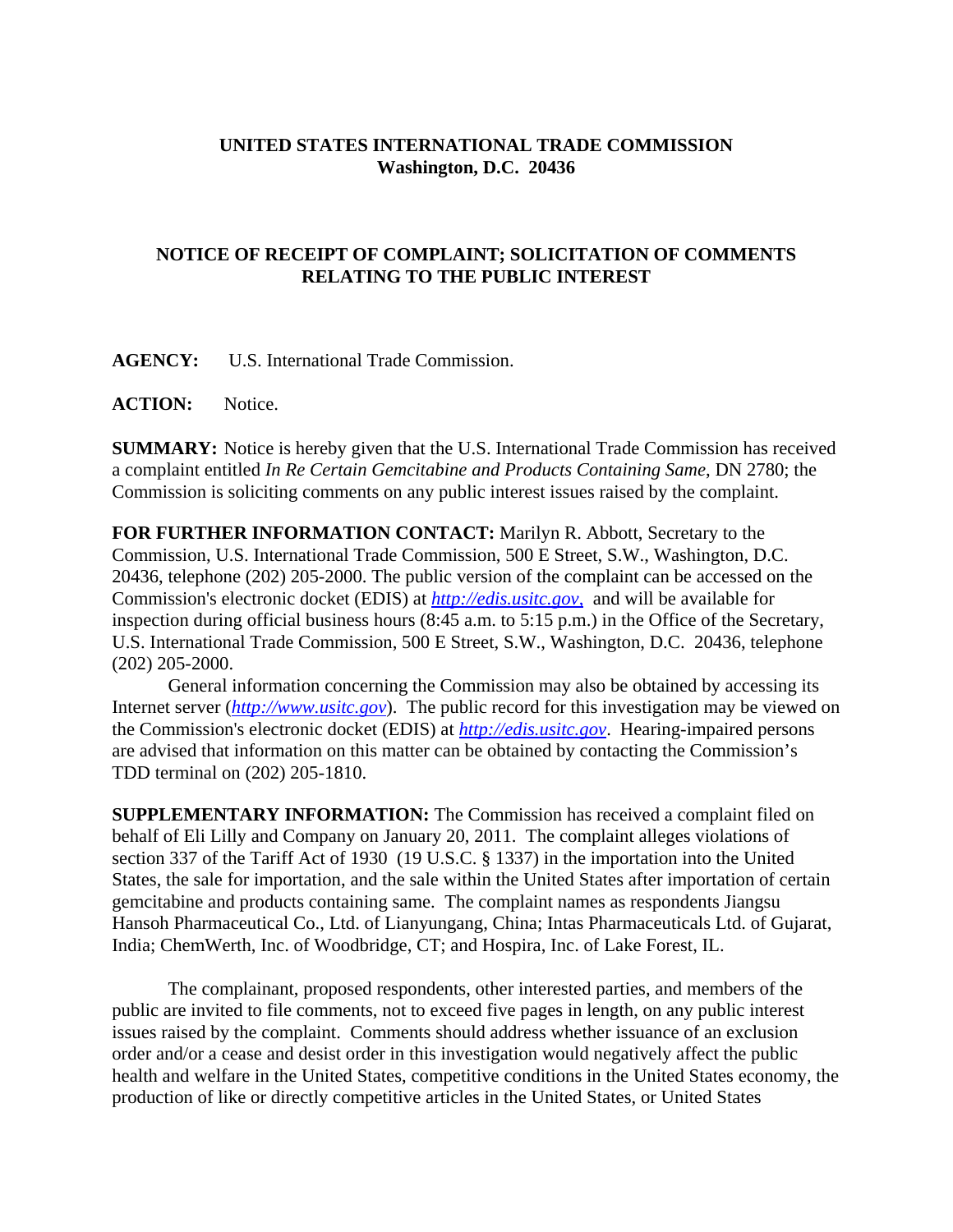consumers.

In particular, the Commission is interested in comments that:

- (i) explain how the articles potentially subject to the orders are used in the United States;
- (ii) identify any public health, safety, or welfare concerns in the United States relating to the potential orders;
- (iii) indicate the extent to which like or directly competitive articles are produced in the United States or are otherwise available in the United States, with respect to the articles potentially subject to the orders; and
- (iv) indicate whether Complainant, Complainant's licensees, and/or third party suppliers have the capacity to replace the volume of articles potentially subject to an exclusion order and a cease and desist order within a commercially reasonable time.

Written submissions must be filed no later than by close of business, five business days after the date of publication of this notice in the *Federal Register*. There will be further opportunities for comment on the public interest after the issuance of any final initial determination in this investigation.

Persons filing written submissions must file the original document and 12 true copies thereof on or before the deadlines stated above with the Office of the Secretary. Submissions should refer to the docket number ("Docket No. 2780") in a prominent place on the cover page and/or the first page. The Commission's rules authorize filing submissions with the Secretary by facsimile or electronic means only to the extent permitted by section 201.8 of the rules (see Handbook for Electronic Filing Procedures,

http://www.usitc.gov/secretary/fed\_reg\_notices/rules/documents/handbook\_on\_electronic\_filing. pdf ). Persons with questions regarding electronic filing should contact the Secretary (202-205-2000).

Any person desiring to submit a document to the Commission in confidence must request confidential treatment. All such requests should be directed to the Secretary to the Commission and must include a full statement of the reasons why the Commission should grant such treatment. *See* 19 C.F.R. § 201.6. Documents for which confidential treatment by the Commission is properly sought will be treated accordingly. All nonconfidential written submissions will be available for public inspection at the Office of the Secretary.

This action is taken under the authority of section 337 of the Tariff Act of 1930, as amended (19 U.S.C.  $\S$  1337), and of sections 201.10 and 210.50(a)(4) of the Commission's Rules of Practice and Procedure (19 CFR §§ 201.10, 210.50(a)(4)).